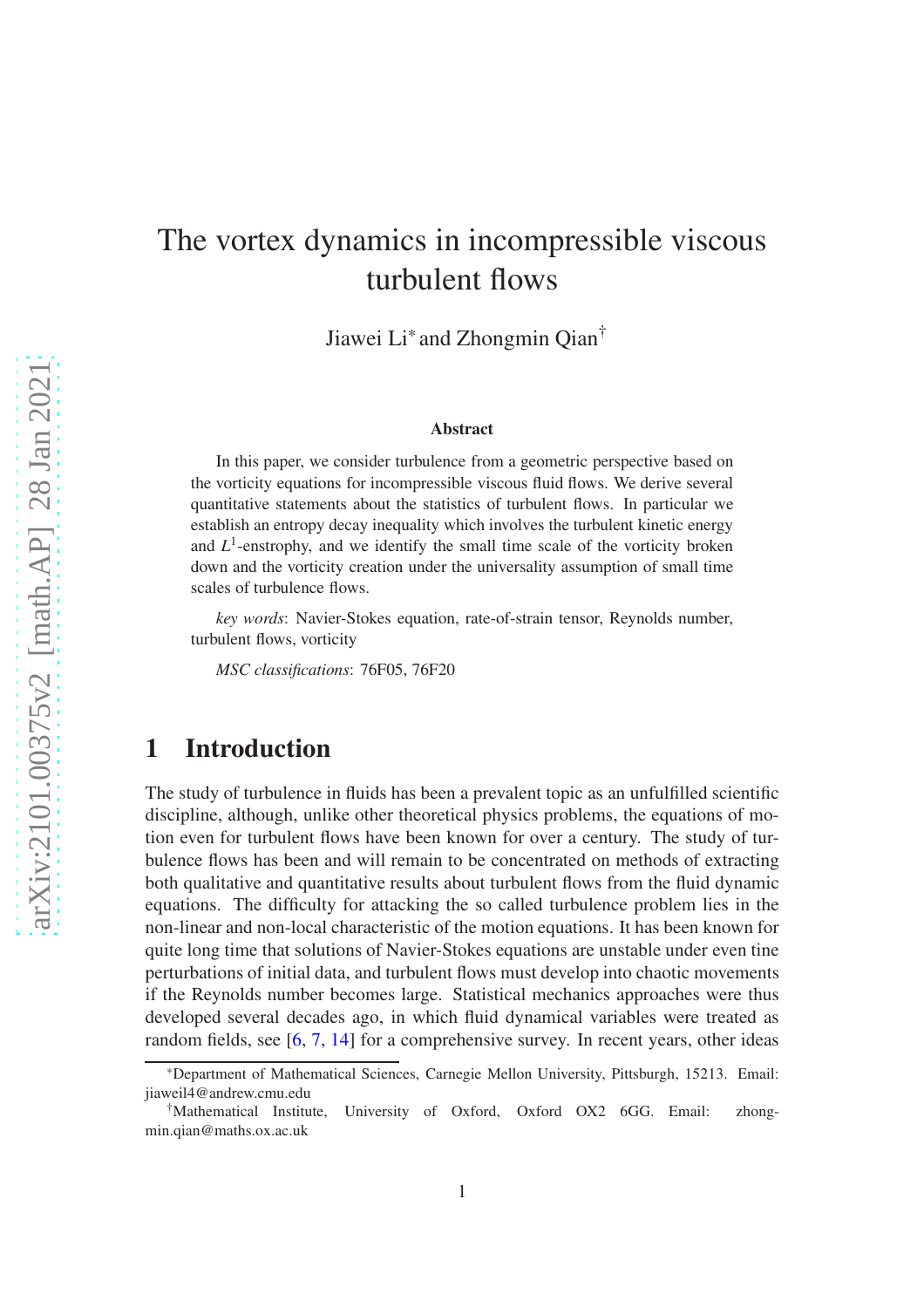from field theories and statistical mechanics such as renormalization have been introduced to address on the other hand possible coherent structures in chaotic turbulent motions, while only limited quantitative results are achieved, see however [10, 11] and the original literature therein for further information. In the last five decades, the study of vorticity in fluids and vortex dynamics has become an active research area in fluid mechanics and established as an important branch of fluid dynamics. The vortex method has been applied to the study of turbulence in particular through numerical simulations [12, 13, 9]. In this paper we aim to deduce a few quantitative statements on the statistics of turbulent flows by applying the study of turbulent vortex dynamics. We will consider incompressible viscous fluid flows in terms of the vorticity equations, which are however equivalent to the Navier-Stokes equations, but have an appealing feature that the vorticity actually dominates the turbulent motion of fluids, see [18] for a comprehensive description on the relation between Navier-Stokes equations, vorticity and turbulence. The vorticity and the rate-of-strain tensor have been emphasized in turbulence, and the production of the vorticity through the rate-of-strain field has been considered as the cause of the energy cascade, see Davidson [5], Hinez [7] and Monin and Yaglom [14] for its precise description.

The main results of this paper are presented in part 3 and 4, where we consider the isotropic and non-isotropic flows respectively, and in part 2, we will introduce several fluid dynamical variables and derive a few equations with respect to these variables, which will be useful in the computation later. Finally, the Einstein summation convention is used throughout this paper.

#### 2 Fluid dynamical variables

We begin with a review of several fluid dynamical variables from a geometric perspective which may shed new light on turbulence in fluids. The motion of a turbulent flow with viscosity  $v > 0$  may be described by its velocity  $u = (u^1, u^2, u^3)$ , the fluid density  $\rho$  and the pressure  $p$ , through the Navier-Stokes equation. There are several fluid dynamical variables which play important roles in understanding the underlying flow motion. Among them, the vorticity  $\boldsymbol{\omega} = \nabla \times \boldsymbol{u}$ , whose components  $\omega^i = \varepsilon_{kji} \frac{\partial u^j}{\partial x^k}$  $\frac{\partial u^j}{\partial x^k}$ , where <sup>ε</sup> is the Levi-Civita symbol. The total derivative ∇*u* of *u* is denoted by *A*. Its components  $A^i_j = \frac{\partial u^i}{\partial x^j}$  $\frac{\partial u}{\partial x^j}$ , are the most important fluid dynamical variables in our study below. *A* is canonically decomposed into its symmetric part  $S = (S_j^i)$  and its skewsymmetric part whose components are  $\frac{1}{2} \varepsilon_{kji} \omega^k$ . In the turbulence literature,  $|\omega|^2$  is called the enstrophy,  $S = (S_j^i)$  is known as the strain tensor or rate-of-strain, and  $2v|S|^2 = 2vS^i_jS^j_i$  $i<sub>i</sub>$  is the energy dissipation. These dynamical variables have clear geometric meanings. The vorticity  $\boldsymbol{\omega}$  is the exterior derivative of  $\boldsymbol{u}$ , and the strain tensor *S* is the Ricci curvature in the sense of Bakry-Emery [\[1](#page-8-0)] associated with Taylor's diffusion of Brownian fluid particles. Therefore the vorticity equation is exactly the Bochner identity in this context, and the helicity  $u \times \omega$  is nothing but the Chern-Simon invariant with respect to the material derivative *D*/*Dt*. Applications to isotropic turbulence flows may be addressed therefore from this point of view.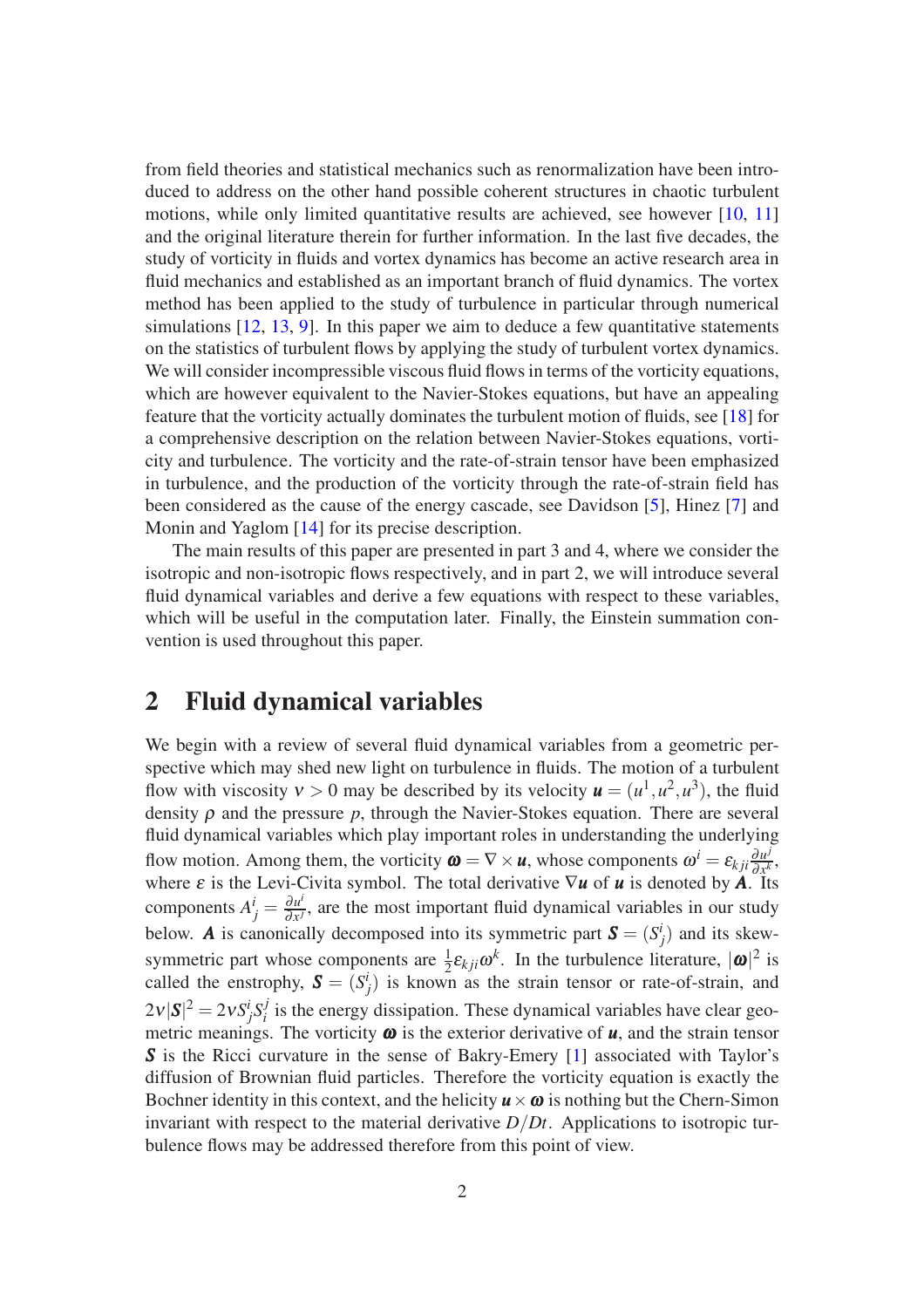Assume that the fluid is incompressible, hence  $\nabla \cdot \mathbf{u} = 0$  which is equivalent to that  $trA = 0$ . The following vector identities

<span id="page-2-0"></span>
$$
\text{tr}\mathbf{A}^2 = \nabla \cdot (\mathbf{u} \cdot \nabla \mathbf{u}) \tag{1}
$$

and

<span id="page-2-3"></span>
$$
\operatorname{tr} A^3 = \nabla \cdot \left[ \boldsymbol{u} \cdot \nabla (\boldsymbol{u} \cdot \nabla \boldsymbol{u}) - \frac{1}{2} (\nabla \cdot (\boldsymbol{u} \cdot \nabla \boldsymbol{u})) \boldsymbol{u} \right]
$$
 (2)

hold, which show that both tr $A^2$  and tr $A^3$  are exact, and tr $A^2$ , tr $A^3$  are taken as two parameters, named by some authors as *Q* and *R*, in the classification of turbulent flows, see [5] and [15] for example. Equation [\(1\)](#page-2-0) is well known and [\(4\)](#page-2-1) was discovered firstly, to the best knowledge of present authors, by Betchov [4]. On the other hand, a direct calculation shows that

<span id="page-2-5"></span>
$$
\text{tr}\mathbf{A}^2 = \text{tr}\mathbf{S}^2 - \frac{1}{2}|\boldsymbol{\omega}|^2,\tag{3}
$$

<span id="page-2-1"></span>
$$
tr\mathbf{A}^3 = tr\mathbf{S}^3 + \frac{3}{4}\boldsymbol{\omega} \cdot \mathbf{S}\boldsymbol{\omega},
$$
\n(4)

and tr $S^2$  is identified with its norm squared  $|S|^2$ . The following is a remarkable relation about the strain tensor  $S$  and its vorticity  $\omega$ , which appears new to the present authors:

<span id="page-2-4"></span>
$$
|\nabla \mathbf{S}|^2 - \frac{1}{2} |\nabla \boldsymbol{\omega}|^2 = \nabla \cdot \left[ \text{tr} \left( \nabla \left( (\boldsymbol{\mu} \cdot \nabla) \nabla \boldsymbol{\mu} \right) \right) - (\boldsymbol{\mu} \cdot \nabla) \Delta \boldsymbol{\mu} \right],\tag{5}
$$

where the trace on the right-hand side is taken over the two co-variant derivatives, that is

$$
\mathrm{tr}\left(\nabla\left((\boldsymbol{u}\cdot\nabla)\nabla\boldsymbol{u}\right)\right)=\sum_{k}\frac{\partial}{\partial x^{k}}\left((\boldsymbol{u}\cdot\nabla)\frac{\partial}{\partial x^{k}}\boldsymbol{u}\right).
$$

Therefore not only  $|S|^2 - \frac{1}{2}$  $\frac{1}{2}|\boldsymbol{\omega}|^2$  is exact, but also is  $|\nabla \mathbf{S}|^2 - \frac{1}{2}$  $\frac{1}{2}|\nabla \omega|^2$ .

After having discussed a few basic vector identities about the strain tensor and vorticity, we now want to provide a geometric interpretation of the strain tensor. Recall that Taylor's diffusion for a viscous fluid flow with velocity  $u(x, t)$  is the process  $X_t$  of Brownian fluid particles so that

<span id="page-2-2"></span>
$$
dX = \mathbf{u}(X, t)dt + \sqrt{2V}dB,
$$
\n(6)

where *B* is a 3D Brownian motion. The precise meaning of stochastic Itö's equation [\(6\)](#page-2-2) is not needed in the discussion below, but see Ikeda-Watanabe [8] for the theory of diffusion processes. What we need is the fact that the distribution of the Taylor diffusion *X* is completely determined by the backward problem of the parabolic equation

$$
\left(\frac{\partial}{\partial t} - (\mathbf{v}\Delta + \mathbf{u} \cdot \nabla)\right) f = 0.
$$

In this sense one says that the elliptic operator of second order  $L = v\Delta + \mathbf{u} \cdot \nabla$  is the infinitesimal generator of Taylor's diffusion. It is important to notice that for incompressible fluid the adjoint operator is given by  $L^* = v\Delta - \mathbf{u} \cdot \nabla$  due to the divergence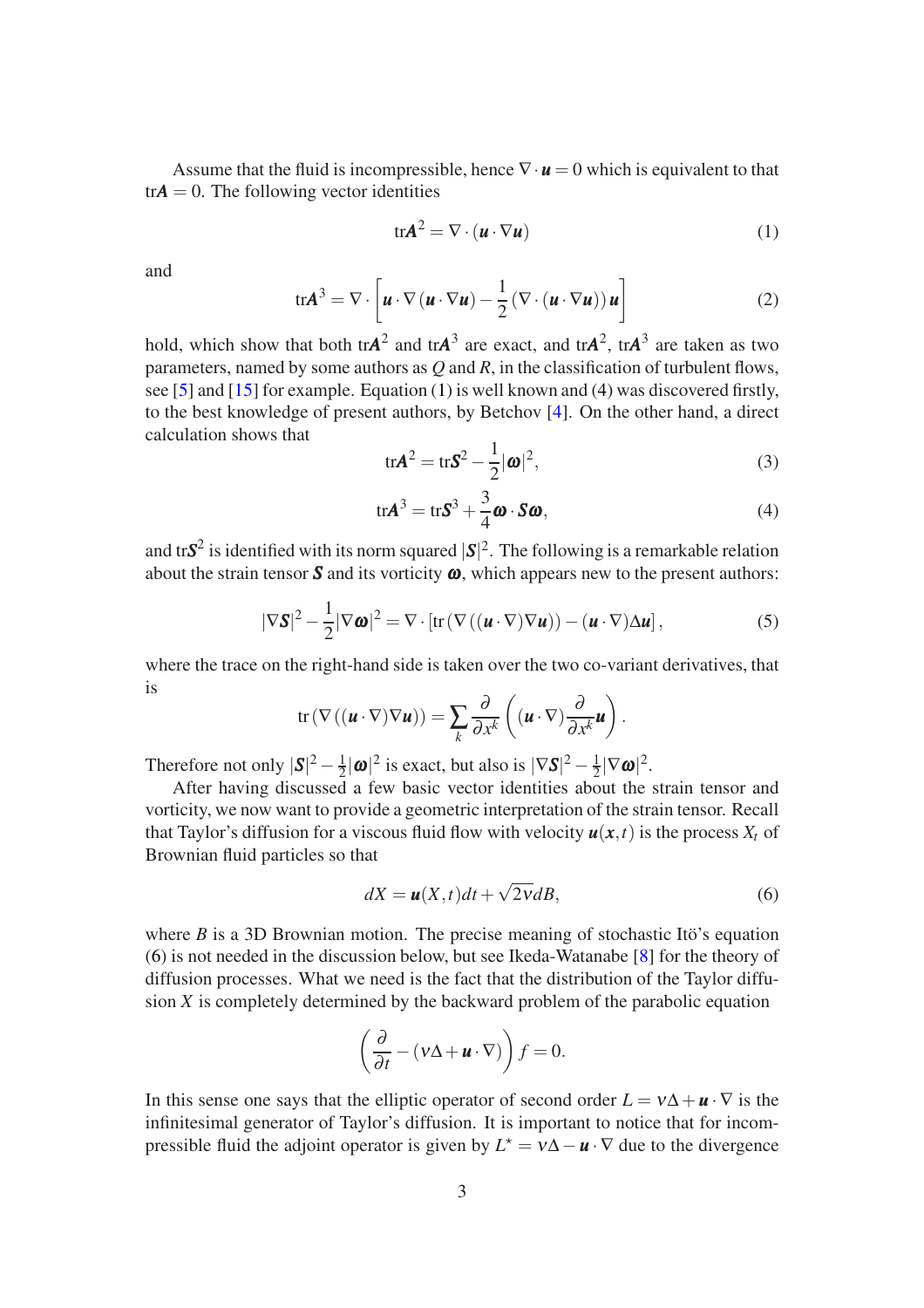free condition ∇· *u* = 0. According to Bakry-Emery [\[1\]](#page-8-0), the Ricci curvature of *L* can be described by two step iteration: in the first iteration one recovers the metric via the equation

$$
\Gamma(f,g) = \frac{1}{2} \left( L(fg) - fLg - gLf \right),\,
$$

so that  $\Gamma(f, g) = v \nabla f \cdot \nabla g$ . The Ricci curvature is obtained by iterating the previous process to define

$$
\Gamma_2(f,g) = \frac{1}{2} \left( L\Gamma(f,g) - \Gamma(f,Lg) - \Gamma(g,Lf) \right),
$$

which yields that

$$
\Gamma_2(f,f) = v^2 |\nabla^2 f|^2 - v S_j^i \frac{\partial f}{\partial x^i} \frac{\partial f}{\partial x^j}.
$$
\n(7)

According to the Bochner's equality [3], one may conclude that the Ricci curvature of *L* is  $-\mathbf{S} = (-S_j^i)$ , and the Ricci curvature of  $L^*$  is the strain tensor  $\mathbf{S} = (S_j^i)$ .

The Navier-Stokes equation may be written in terms of the adjoint operator

<span id="page-3-1"></span>
$$
\left(\frac{\partial}{\partial t} - L^{\star}\right)\mathbf{u} = -\nabla p, \quad \nabla \cdot \mathbf{u} = 0,
$$
\n(8)

and the vorticity equation is given by

<span id="page-3-0"></span>
$$
\left(\frac{\partial}{\partial t} - L^{\star}\right)\boldsymbol{\omega} = \mathbf{S}\boldsymbol{\omega},\tag{9}
$$

where  $S\omega^i = S^i_j \omega^j$  for  $i = 1, 2, 3$ , which is the Weitzenböck formula applying to  $\omega$ . The energy balance equation is

<span id="page-3-2"></span>
$$
\left(\frac{\partial}{\partial t} - L^{\star}\right)|\mathbf{u}|^{2} = -v|\mathbf{\omega}|^{2} + v\nabla \cdot (\mathbf{u} \times \mathbf{\omega}) - 2\nabla \cdot (p\mathbf{u}).
$$
\n(10)

In the description of turbulence flows, the enstrophy  $|\boldsymbol{\omega}|^2$  and the variation of the dissipation of energy tr $S^2 = S^i_j S^j_i$  $i_i$  are essential, and therefore one would like to understand their dynamics. The evolution of the enstrophy is well known and follows easily from the vorticity equation [\(9\)](#page-3-0):

$$
\left(\frac{\partial}{\partial t} - L^{\star}\right) \frac{|\boldsymbol{\omega}|^2}{2} = \boldsymbol{\omega} \cdot \mathbf{S} \boldsymbol{\omega} - \nu |\nabla \boldsymbol{\omega}|^2, \tag{11}
$$

where the first term on the right-hand side is associated with the vortex stretching. A detailed analysis of the dissipation energy  $|\mathbf{S}|^2$  was initiated in the beautiful papers by Townsend [17] and Betchov [4], and there is an excellent account in the book Davidson [5] (pages 240 to 251). Perhaps a better way to understand the dissipation of turbulence flows is to start with the evolution equations for  $S = (S_j^i)$  obtained by differentiating the Navier-Stokes equation [\(8\)](#page-3-1), so that we obtain that for all *i*, *j*,

$$
\left(\frac{\partial}{\partial t} - L^{\star}\right) S_j^i = -\sum_k S_j^k S_k^i + \frac{1}{4} \left(\delta_{ij} |\boldsymbol{\omega}|^2 - \omega^i \omega^j\right) - \frac{\partial^2 p}{\partial x^i \partial x^j},\tag{12}
$$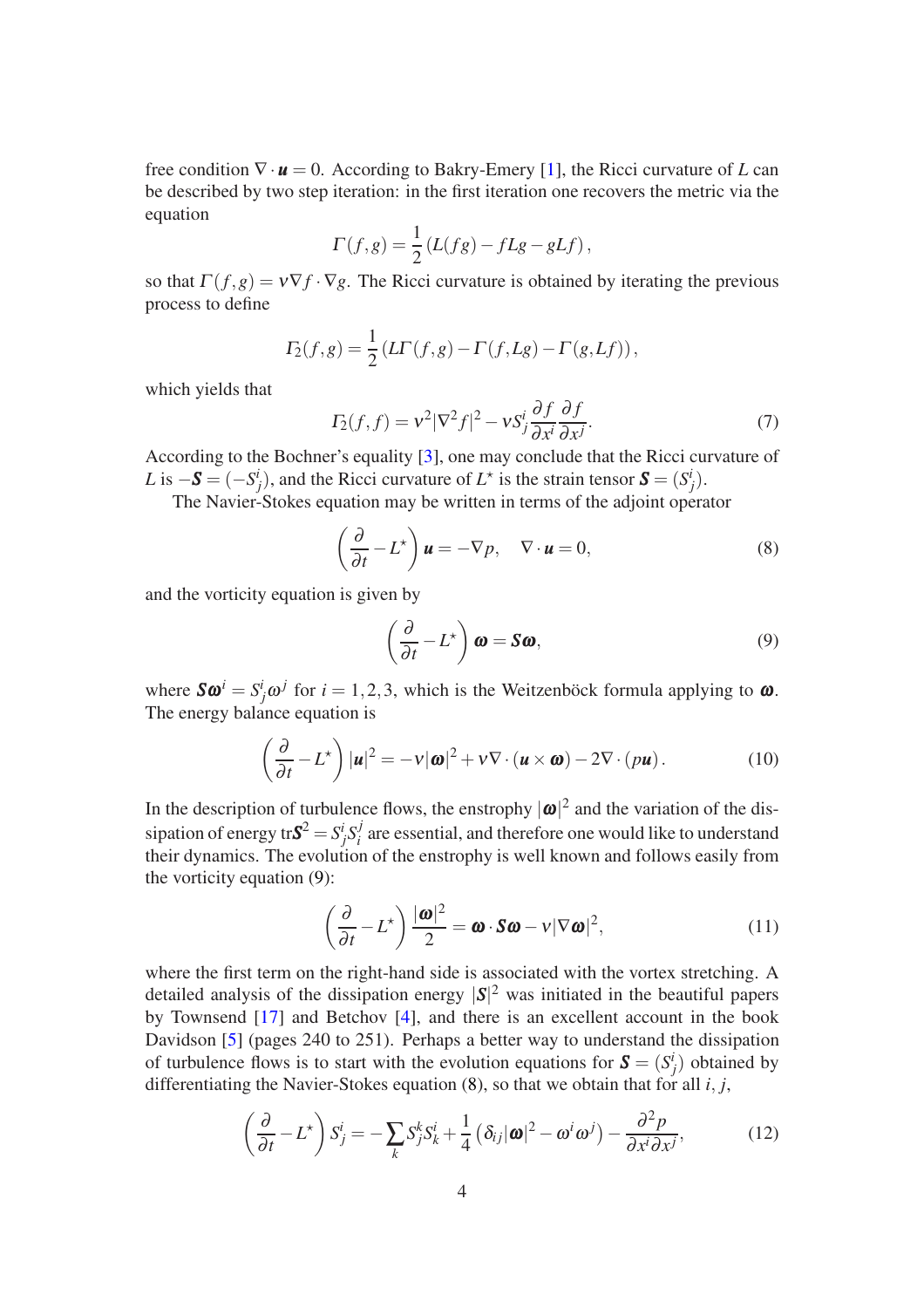and therefore

<span id="page-4-1"></span>
$$
\left(\frac{\partial}{\partial t} - L^{\star}\right) \text{tr}\mathbf{S}^{2} = -2 \text{tr}\mathbf{S}^{3} - \frac{1}{2}\boldsymbol{\omega} \cdot \mathbf{S}\boldsymbol{\omega} - 2v|\nabla \mathbf{S}|^{2} - 2\sum_{i,j} S_{i}^{j} \frac{\partial^{2} p}{\partial x^{i} \partial x^{j}}.
$$
 (13)

Now here is a non-trivial observation: the contraction between the strain tensor *S* and the hessian of the pressure  $p$  is in fact exact. More precisely, we have

$$
\sum_{i,j} S_i^j \frac{\partial^2 p}{\partial x^i \partial x^j} = \nabla \cdot (\boldsymbol{u} \cdot \nabla (\nabla p)) - \nabla \cdot (\boldsymbol{u} \Delta p),
$$

and thus, by combining [\(2,](#page-2-3) [4,](#page-2-1) [5\)](#page-2-4) together we obtain that

$$
\left(\frac{\partial}{\partial t} - L^{\star}\right) \text{tr} \mathbf{S}^{2} = \boldsymbol{\omega} \cdot \mathbf{S} \boldsymbol{\omega} - \nu |\nabla \boldsymbol{\omega}|^{2} - 2 \nabla \cdot [\boldsymbol{u} \cdot \nabla(\nabla p) - (\Delta p) \boldsymbol{u}] \n- \nabla \cdot [2 \boldsymbol{u} \cdot \nabla (\boldsymbol{u} \cdot \nabla \boldsymbol{u}) - (\nabla \cdot (\boldsymbol{u} \cdot \nabla \boldsymbol{u})) \boldsymbol{u}] \n- 2 \nu \nabla \cdot [\text{tr} (\nabla ((\boldsymbol{u} \cdot \nabla) \nabla \boldsymbol{u})) - (\boldsymbol{u} \cdot \nabla) \Delta \boldsymbol{u}].
$$
\n(14)

Let us note that tr $S = \nabla \cdot \mathbf{u} = 0$ . Since S is a symmetric tensor, if we assume that its three real eigenvalues are denoted by *a*,*b* and *c*, which are arranged so that  $a \ge b \ge c$ , then  $a+b+c=0$ , tr $S^2$  equals  $a^2+b^2+c^2$  and tr $S^3$  coincides with  $a^3+b^3+c^3=3abc$ . Note that the variance of three eigenvalues *a*,*b* and *c* is a dynamical quantity

<span id="page-4-0"></span>
$$
P = \frac{1}{3} ((a - b)^2 + (b - c)^2 + (c - a)^2)
$$

which measures the derivation from the mean, namely from zero. Then  $P = \frac{1}{3}$  $\frac{1}{3}$ tr $S^2$ due to the fact that tr $S = 0$ , and therefore [\(14\)](#page-4-0) is also the evolution equation for the variance of the eigenvalues of the strain tensor. This identity explains the stretching of strain tensor is proportional to that of its magnitude.

We also note that among *a*,*b* and *c*, only two of them are free. Therefore in order to determine the evolution of these eigenvalues of the rate-of-strain, in addition to [\(14\)](#page-4-0) one needs one more equation: naturally an evolution equation for  $trS<sup>3</sup>$ , which is however a bit complicated and is given as the following:

$$
\left(\frac{\partial}{\partial t} - L^{\star}\right) \text{tr}\mathbf{S}^{3} = -3|\mathbf{S}|^{4} + \frac{3}{4} \left(|\mathbf{S}|^{2}|\boldsymbol{\omega}|^{2} - |\mathbf{S}\boldsymbol{\omega}|^{2}\right) - 6\mathcal{V}S_{k}^{i} \frac{\partial S_{i}^{j}}{\partial x^{l}} \frac{\partial S_{j}^{k}}{\partial x^{l}} - 3S_{i}^{k}S_{k}^{j} \frac{\partial^{2} p}{\partial x^{i} \partial x^{j}},
$$

We will not explore this equation further in the present paper.

#### 3 Isotropic turbulent flows

In this section we present several new results about homogeneous isotropic flows [2, 11, 14] in a developed turbulence region. Suppose  $u(x,t)$  is the random velocity field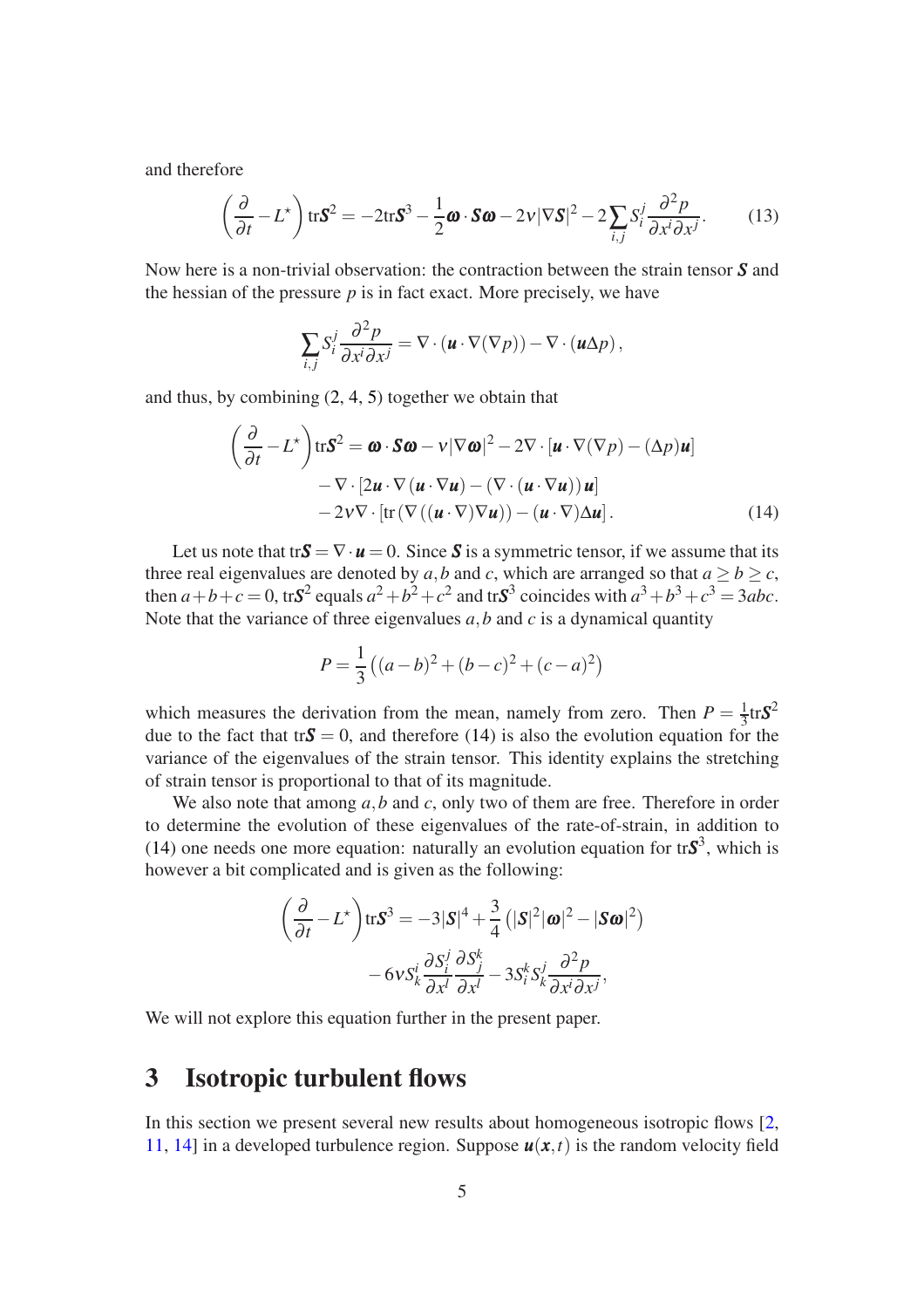of an isotropic turbulent flow, so that its mean velocity is constant (being zero without loss of generality).

The following convention is employed: if *Z* be a dynamical variable of turbulent flow, then  $\langle Z \rangle$  denotes the mean value of *Z*. Since the flow is isotropic, so that  $\langle \nabla \cdot Z \rangle =$ 0 as long as *Z* is a tensor field depending only on the turbulent dynamical variables. Moreover, if *f* is a dynamical scalar, then

$$
L^{\star} f = v \Delta f - \mathbf{u} \cdot \nabla f
$$

$$
= v \Delta f - \nabla \cdot [f \mathbf{u}]
$$

so that  $\langle L^* f \rangle = 0$ .

**Theorem 1.** For an isotropic turbulent flow  $u(x,t)$  we have

<span id="page-5-0"></span>
$$
\langle |\mathbf{S}|^2 \rangle = \frac{1}{2} \langle |\mathbf{\omega}|^2 \rangle, \tag{15}
$$

<span id="page-5-1"></span>
$$
\langle tr(\mathbf{S}^3) \rangle = -\frac{3}{4} \langle \boldsymbol{\omega} \cdot \mathbf{S} \boldsymbol{\omega} \rangle \tag{16}
$$

*and*

<span id="page-5-2"></span>
$$
\langle |\nabla \mathbf{S}|^2 \rangle = \frac{1}{2} \langle |\nabla \mathbf{\omega}|^2 \rangle. \tag{17}
$$

*Proof.* The first equality [\(15\)](#page-5-0) follows from  $(3, 1)$  $(3, 1)$ , and similarly [\(16\)](#page-5-1) is a consequence of  $(2, 4)$  $(2, 4)$  $(2, 4)$ . From  $(5)$  one also deduces  $(17)$ .  $\Box$ 

For the dissipation rate of an isotropic turbulent flow, it follows immediately from [\(10\)](#page-3-2) and [\(13\)](#page-4-1) that

$$
\frac{\partial}{\partial t} \langle |\mathbf{u}|^2 \rangle = -v \langle |\mathbf{\omega}|^2 \rangle,
$$
  

$$
\frac{\partial}{\partial t} \langle |\mathbf{S}|^2 \rangle + v \langle |\nabla \mathbf{\omega}|^2 \rangle = \langle \mathbf{\omega} \cdot \mathbf{S} \mathbf{\omega} \rangle.
$$

The following theorem provides a quantitative result about the energy dissipation in isotropic turbulent flows.

Theorem 2. *For an isotropic turbulent flow then the following entropy functional*

$$
t \to \langle |\boldsymbol{\omega}(\cdot, t)| \rangle + \frac{1}{\sqrt{2}v} \langle |\boldsymbol{u}(\cdot, t)|^2 \rangle \tag{18}
$$

*is monotonically decreasing.*

*Proof.* If  $\Psi$  is differentiable on  $(0, \infty)$ , then

<span id="page-5-3"></span>
$$
\left(\frac{\partial}{\partial t} - L^{\star}\right) \Psi(|\boldsymbol{\omega}|^2) = 2\Psi'\boldsymbol{\omega} \cdot \mathbf{S}\boldsymbol{\omega} - 2\nu\Psi'|\nabla\boldsymbol{\omega}|^2 - \nu\Psi''|\nabla|\boldsymbol{\omega}|^2\Big|^2. \tag{19}
$$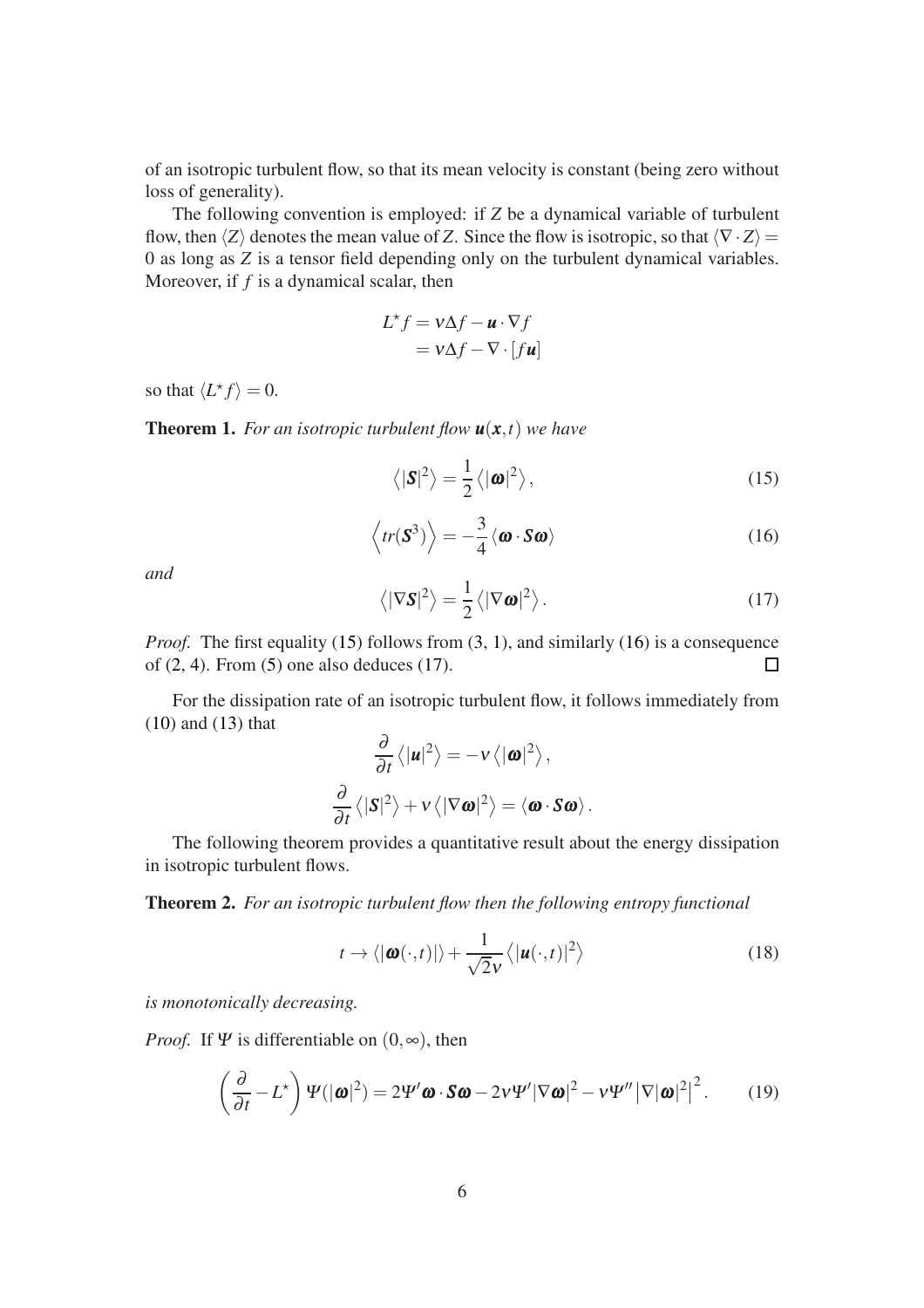Applying [\(19\)](#page-5-3) to  $\Psi_{\delta}(x) = (x + \delta)^{q/2}$ , where  $\delta > 0$  and  $q \ge 1$  are two constants, and using

$$
|\nabla \boldsymbol{\omega}|^2 \geq \frac{|\nabla |\boldsymbol{\omega}|^2|^2}{4|\boldsymbol{\omega}|^2},
$$

one obtains that

$$
\left(\frac{\partial}{\partial t} - L^{\star}\right) \Psi_{\delta}(|\boldsymbol{\omega}|^{2}) \leq -2\nu \Psi_{\delta}' \frac{q-1}{4} \frac{|\nabla |\boldsymbol{\omega}|^{2}|^{2}}{|\boldsymbol{\omega}|^{2} + \delta} + 2\Psi_{\delta}' \boldsymbol{\omega} \cdot \mathbf{S} \boldsymbol{\omega}.
$$
 (20)

By letting  $\delta \downarrow 0$  and taking mean value on both sides, one may deduce that

$$
\frac{\partial}{\partial t} \langle |\boldsymbol{\omega}|^{q} \rangle \leq -4 \left( 1 - \frac{1}{q} \right) v \left\langle \left| \nabla |\boldsymbol{\omega}|^{q/2} \right|^{2} \right\rangle + q \left\langle |\boldsymbol{\omega}|^{q-2} \boldsymbol{\omega} \cdot \mathbf{S} \boldsymbol{\omega} \right\rangle. \tag{21}
$$

Choosing  $q = 1$  we thus obtain that

$$
\frac{\partial}{\partial t} \langle |\boldsymbol{\omega}| \rangle \le \langle |\boldsymbol{\omega}|^{-1} \boldsymbol{\omega} \cdot \mathbf{S} \boldsymbol{\omega} \rangle \le \sqrt{\langle |\mathbf{S}|^{2} \rangle} \sqrt{\langle |\boldsymbol{\omega}|^{2} \rangle}
$$

$$
= \frac{1}{\sqrt{2}} \langle |\boldsymbol{\omega}|^{2} \rangle = -\frac{1}{\sqrt{2}v} \frac{\partial}{\partial t} \langle |\boldsymbol{\mu}|^{2} \rangle, \tag{22}
$$

which yields that

$$
\frac{\partial}{\partial t}\left[\langle |\boldsymbol{\omega}| \rangle + \frac{1}{\sqrt{2}v} \langle |\boldsymbol{u}|^2 \rangle \right] \leq 0.
$$

## 4 Small scale of the vorticity under the similarity hypotheses

In this section we consider turbulent flows which are not necessary isotropic.

Consider a viscous turbulent flow (with viscosity  $v > 0$ ) in a region with typical velocity *U* being the maximum velocity, and *L* the typical length so that the Reynolds number is  $Re = UL/v$ . As in the dimensionless analysis of fluid flows, let us set  $\varphi(x,t) = \frac{1}{U}u(Lx,kt)$  and  $\tilde{p}(x,t) = \frac{1}{U^2}p(Lx,kt)$ , where  $\kappa = L/U$ . Then the Navier-Stokes equation turns into

<span id="page-6-0"></span>
$$
\left(\frac{\partial}{\partial t} + \boldsymbol{\varphi} \cdot \nabla - \frac{1}{\text{Re}} \Delta\right) \boldsymbol{\varphi} = -\nabla \tilde{p}, \quad \nabla \cdot \boldsymbol{\varphi} = 0.
$$
 (23)

Let  $\boldsymbol{\theta} = \nabla \times \boldsymbol{\varphi}$  and  $\Gamma_{ij} = \frac{1}{2}$  $rac{1}{2}$  $\left(\frac{\partial \varphi_i}{\partial x_j}\right)$  $\frac{\partial \varphi_i}{\partial x_j} + \frac{\partial \varphi_j}{\partial x_i}$ <sup>∂</sup>*xi*  $\int$ ,  $1 \le i, j \le 3$ , so that  $\boldsymbol{\theta}(\boldsymbol{x}, t) = \frac{L}{U} \boldsymbol{\omega}(L\boldsymbol{x}, \kappa t)$ ,  $\Gamma(x,t) = \frac{L}{U} S(Lx, \kappa t)$ . The dimensionless vorticity equation then is given by

<span id="page-6-1"></span>
$$
\left(\frac{\partial}{\partial t} + \boldsymbol{\varphi} \cdot \nabla - \frac{1}{\text{Re}} \Delta\right) \boldsymbol{\theta} = \boldsymbol{\Gamma} \boldsymbol{\theta}.
$$
 (24)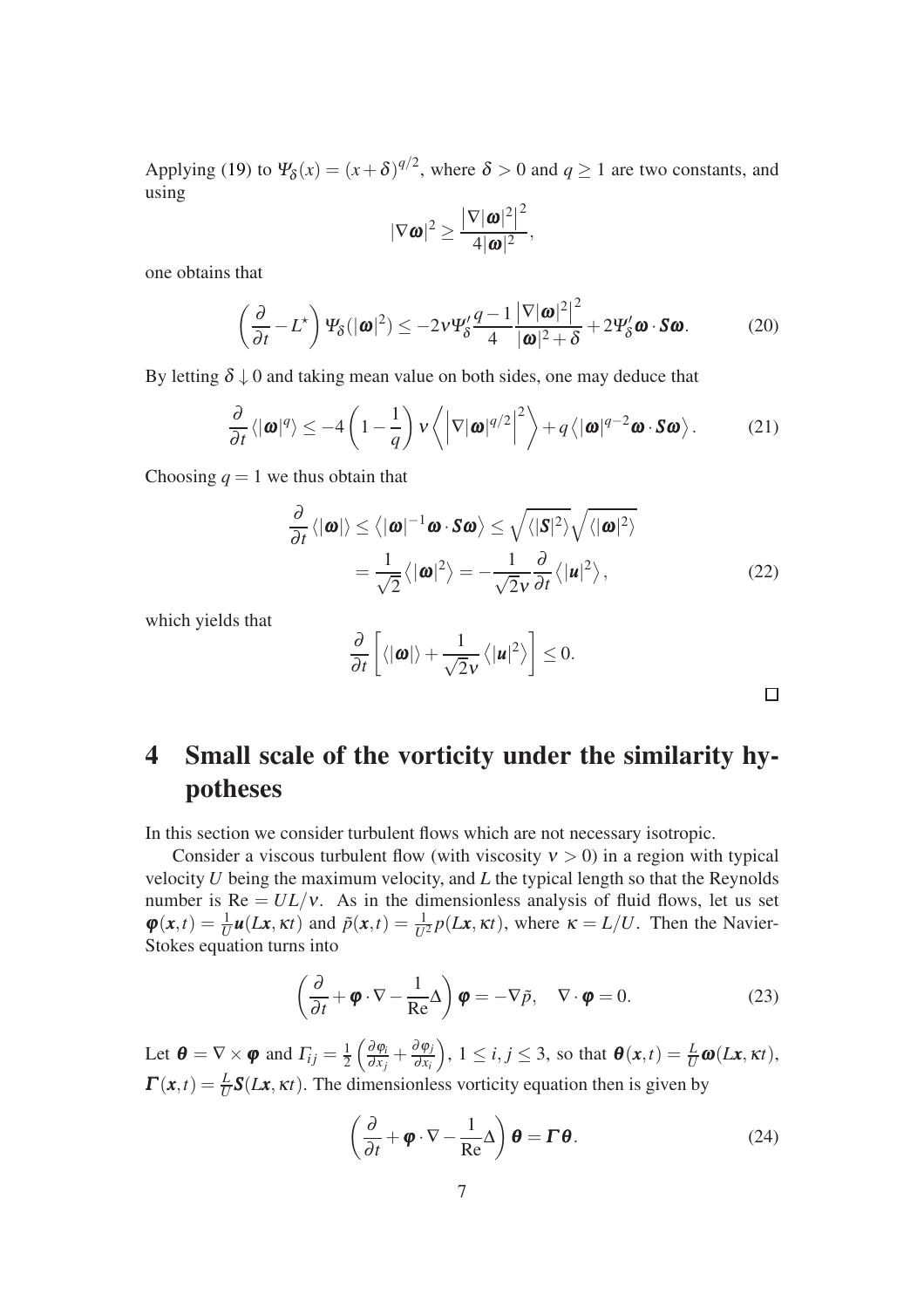The enstrophy equation is written as the following dimensionless form:

$$
\left(\frac{\partial}{\partial t} + \boldsymbol{\varphi} \cdot \nabla - \frac{1}{\text{Re}} \Delta\right) \frac{|\boldsymbol{\theta}|^2}{2} = \boldsymbol{\theta} \cdot \boldsymbol{\Gamma} \boldsymbol{\theta} - \frac{1}{\text{Re}} |\nabla \boldsymbol{\theta}|^2.
$$
 (25)

The similarity hypothesis claims that, in the developed turbulent region, the local small structures of turbulent flows with the same Reynolds number are the same statistically. A trivial solution to [\(23\)](#page-6-0) with the maximum velocity is the the constant solution  $\boldsymbol{\varphi} = (1,1,1)$ , the fundamental solution associated with the corresponding elliptic operator  $\frac{1}{Re}\Delta \pm \nabla$  is given by

$$
\Gamma_{\pm}(\boldsymbol{\xi},t,\mathbf{x}) = \sigma^3 \left(\frac{1}{2\pi t}\right)^{3/2} \exp \left[-\frac{|\sigma(\mathbf{x}-\boldsymbol{\xi})\mp\sigma t|^2}{2t}\right]
$$

for  $t > 0$ , where  $\sigma = \sqrt{\text{Re}/2}$  for simplicity. For a general  $\varphi$ , there are explicit bounds for the fundamental solution  $\Gamma(s, \xi, t, x)$  associated with  $\frac{1}{Re}\Delta - \phi \cdot \nabla$  obtained in [16]. For  $\beta \in \mathbb{R}$ , let

$$
p^{\beta}(x,t,y) = \frac{1}{\sqrt{2\pi t}} \int_{|x-y|/\sqrt{t}}^{\infty} ze^{-(z-\beta\sqrt{t})^2/2} dz
$$
  
=  $e^{-\frac{\beta^2}{2}t+\beta|x-y|} \frac{1}{\sqrt{2\pi t}} e^{-\frac{|x-y|^2}{2t}} + \beta \Psi\left(\frac{|x-y|-\beta t}{\sqrt{t}}\right),$ 

where  $\Phi(a) = \frac{1}{\sqrt{2}}$  $\frac{1}{2\pi} \int_{-\infty}^{a} e^{-z^2/2} dz$  and  $\Psi(a) = 1 - \Phi(a)$ . Then we have

$$
\sigma^3 \prod_{i=1}^3 p^{\sigma}(\sigma \xi_i, t - \tau, \sigma x_i) \leq \Gamma(\tau, \xi, t, x) \leq \sigma^3 \prod_{i=1}^3 p^{-\sigma}(\sigma \xi_i, t - \tau, \sigma x_i).
$$

Let  $\delta = t - \tau > 0$  be the elapsing time. Then

$$
f_{\pm}(\sigma, \xi, \delta, x) \equiv \sigma p^{\pm \sigma}(\sigma \xi, \delta, \sigma x)
$$
  
=  $e^{-\frac{\sigma^2}{2} \delta \pm \sigma^2 |x-y|} \frac{1}{\sqrt{2\pi \delta \sigma^{-2}}} e^{-\frac{|x-y|^2}{2\delta \sigma^{-2}}} \pm \sigma \Psi\left(\frac{|x-y| \mp \delta}{\sqrt{\delta \sigma^{-2}}}\right).$ 

Now observe that, when  $\delta > 0$  is small and  $\sigma > 0$  is large, it follows that

$$
f_{\pm}(\sigma, \xi, \delta, x) \sim e^{-\frac{\sigma^2}{2}\delta \pm \sigma^2 |x-y|} \delta_x(d\xi) \pm \sigma \Psi\left(\frac{|x-y| \mp \delta}{\sqrt{\delta \sigma^{-2}}}\right)
$$

$$
\sim \begin{cases} e^{-\frac{\sigma^2}{2}\delta} \delta_x(d\xi) & , \text{ if } |x-y| \mp \delta > 0; \\ e^{-\frac{\sigma^2}{2}\delta} \delta_x(d\xi) \pm \sigma & , \text{ if } |x-y| \mp \delta < 0; \\ e^{-\frac{\sigma^2}{2}\delta} \delta_x(d\xi) \pm \frac{\sigma}{2} & , \text{ if } |x-y| \mp \delta = 0. \end{cases}
$$

In particular,

$$
f_{-}(\sigma, \xi, \delta, x) \sim e^{-\frac{\sigma^2}{2}\delta} \delta_x(d\xi),
$$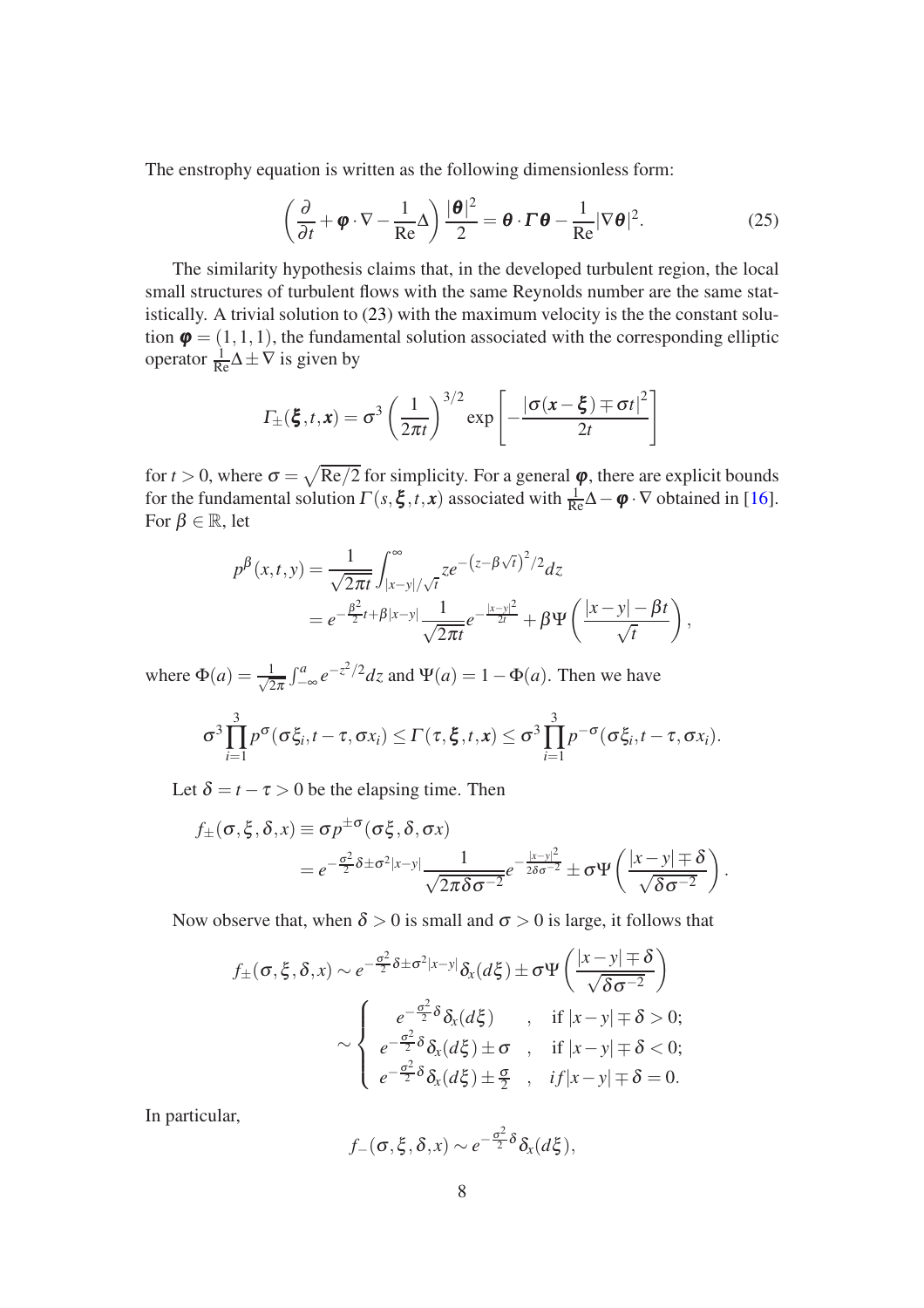and

$$
f_{+}(\sigma,\xi,\delta,x) \sim \begin{cases} e^{-\frac{\sigma^2}{2}\delta} \delta_x(d\xi) & , \text{ if } |x-y| > \delta; \\ e^{-\frac{\sigma^2}{2}\delta} \delta_x(d\xi) + \sigma & , \text{ if } |x-y| < \delta; \\ e^{-\frac{\sigma^2}{2}\delta} \delta_x(d\xi) + \frac{\sigma}{2} & , \text{ if } |x-y| = \delta. \end{cases}
$$

Now we apply this to the vorticity equation [\(24\)](#page-6-1). We are interested in the enstrophy transfer in a small scale. Therefore we assume that the tensor-of-strain  $\Gamma$  is a constant symmetric matrix with three eigenvalues  $a \ge b \ge c$  with  $a + b + c = 0$ . Then

$$
\boldsymbol{\theta}(x,t) = e^{(t-\tau)\boldsymbol{\Gamma}} \int \Gamma(\tau,\boldsymbol{\xi},t,x) \boldsymbol{\theta}(\boldsymbol{\xi},\tau) d\boldsymbol{\xi}
$$

for  $\tau < t$  with  $\delta = t - \tau > 0$  being small.

Since  $e^{\delta \mathbf{\Gamma}} \approx \mathbf{I} + \delta \mathbf{\Gamma}$  , we obtain that

$$
\theta^i(\mathbf{x},t) \sim \int \Gamma(\tau,\boldsymbol{\xi},t,\mathbf{x}) \theta^i(\boldsymbol{\xi},\tau) d\boldsymbol{\xi} + \delta \int \Gamma(\tau,\boldsymbol{\xi},t,\mathbf{x}) \Gamma_j^i \theta^j(\boldsymbol{\xi},\tau) d\boldsymbol{\xi}.
$$

Let us replace  $\Gamma(\tau, \xi, t, x)$  by its bounds, and obtain

$$
\theta^{i}(\mathbf{x},t) \sim e^{-3\frac{\sigma^{2}}{2}\delta} \theta^{i}(\mathbf{x},\tau) + e^{-3\frac{\sigma^{2}}{2}\delta} \delta \Gamma^{i}_{j} \theta^{j}(\mathbf{x},\tau) \n+ \sigma \int_{|\xi-x|<\delta} \theta^{i}(\boldsymbol{\xi},\tau) d\xi + \sigma \delta \int_{|\xi-x|<\delta} \Gamma^{i}_{j} \theta^{j}(\boldsymbol{\xi},\tau) d\xi.
$$

Therefore

$$
\theta^i(x,t)\sim e^{-3\frac{\sigma^2}{2}\delta}\theta^i(x,\tau)+e^{-3\frac{\sigma^2}{2}\delta}\delta\Gamma^i_j\theta^j(x,\tau)+\sigma\int_{|\xi-x|<\delta}\theta^i(\boldsymbol{\xi},\tau)d\zeta.
$$

This equation shows that the original vorticity in a turbulent flow will be quickly destroyed after  $\kappa \delta \gg \frac{L}{U}$  $\frac{2}{\text{Re}} = \frac{2v}{U^2}$  and new vorticity created about the time  $\kappa \delta \sim \frac{L}{U}$ *U*  $\frac{2}{Re}$  =  $2<sub>V</sub>$  $\frac{2V}{U^2}$ , which are independent of the size of the turbulent flows as one may expect.

### Bibliography

- <span id="page-8-0"></span>[1] Bakry, D. and M. Emery (1985). Diffusions hypercontractives. *Seminaire de* ´ *probabilites*´ (*Strasbourg*), tome 19 , p.177-206.
- [2] Batchelor, G. K. (1953). *The Theory of Homogeneous Turbulence*. Cambridge University Press.
- [3] Bérard, P. H. (1988). From vanishing theorems to estimating theorems: the Bochner technique revisited, *Bull. Amer. Math. Soc. (N.S.)* 19, no. 2, p. 371– 406.
- [4] Betchov, R. (1956). An inequality concerning the production of vorticity in isotropic turbulence, *J. Fluid Mech*., 1(5), p. 497-504.